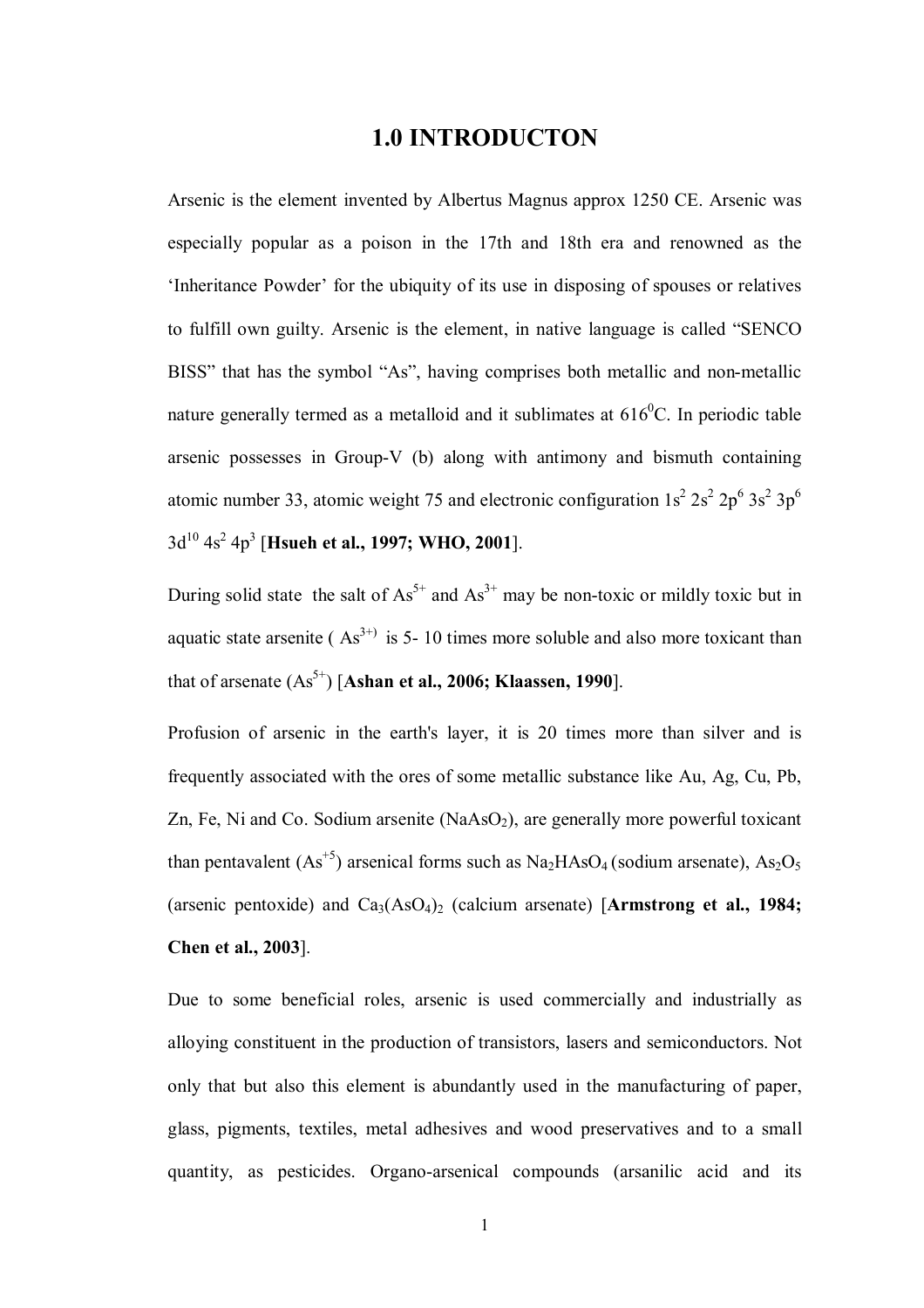derivatives, roxersone etc.) are used as food additives for better growth of poultry and swine. Arsenic is used as a common medicine in homeopathy also [**Zadorozhnaja et al., 2000**].

Populations can be affected via air, water, soil and food. Profusely arsenic containing drinking water outbreak the globe with significant exposures noted in Bangladesh, India, Taiwan, Mexico, China, Chile, Argentina, Europe and some extent of Northern America. In India numerous places of West Bengal and wide areas of eastern part of Tripura, arsenic contaminated ground water is a warning to the public health and future prospects of agriculture and industries in the affected areas. WHO (World Health Organization) has adopted a conditional guideline for tolerable limitation of arsenic in ingesting water is 0.01 ppm. (0.01 mg/ Lt) whereas in India the level is 40 times more of this recommended safe limit and even at places as high as 96 times of that [**WHO, 1981; Franzblau and Lilis, 1989; Chowdhury et al., 2000** ].

Hypothetically it can be noted that arsenic containing sulfide minerals (arsenopyrite) or their alterations products had been transported in the geologic past from some ancient volcanic belt such as the foot hills of Himalayas and deposited with the alluvium in the Bengal basin which once occupied the whole of the southern and the central parts of West Bengal and Bangladesh. These extraneous arsenic minerals buried under the alluvium of Bengal delta are seemed to be responsible for arsenic contamination problem [**Roy & Saha, 1999**]. Most experts agree that the prime resource of arsenic in underwater is geological rather than others [**WHO, 2001; Jakariya et al., 2005; IRAC, 2004**].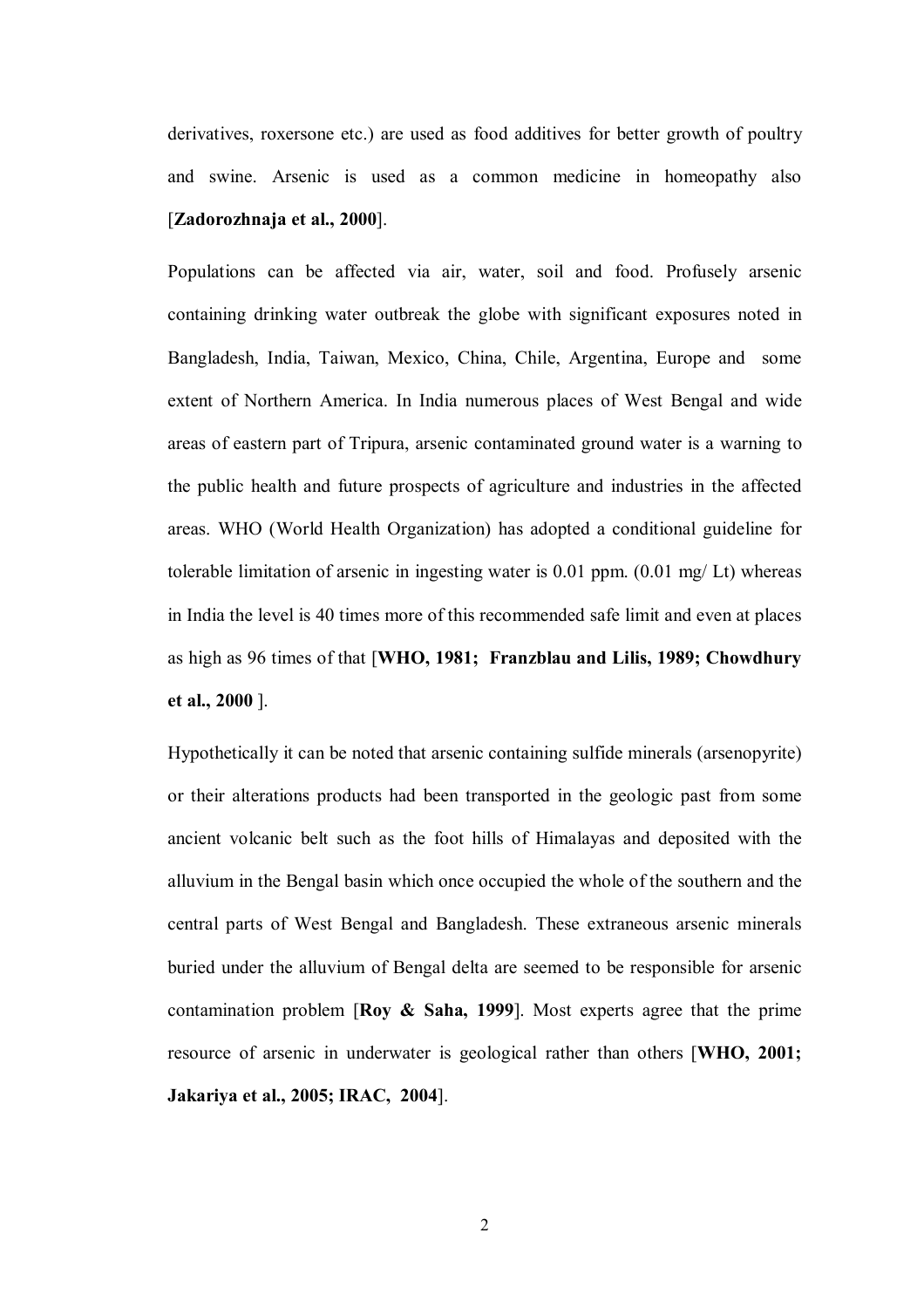Strongly poisonous methylated arsenic compounds are used in pesticides eg. monosodium methyl arsenate, dimethyl arsenic acid, disodium methyl arsenate or cacodylic acid. These types of pesticides are rapidly used in agricultural field and thus, it severely pollutes the surface soil as well as water [**WHO, 2001; Acharya et al., 2000**].

Organic form of arsenic occurs in a variety of organisms like as plants, crabs, fishes and creatine of human body etc. The process of biomethylation of inorganic arsenic increases the proportion of organo-arsenic, which is frequently absorbed by plants and animals with arsenic contaminated food and water. Therefore, the arsenic content of soil and water is reduced. However, the unabsorbed parts of the organoarsenic being toxic pollutant of the soil and water [**Vather & Concha, 2001; NRC, 2001**].

Inorganic arsenic is powerful toxicant rather than organo-arsenic which is found in trivalent and pentavalent state in nature. Both soluble forms of arsenical compounds are quickly and profoundly absorbed from the GI tract (gastrointestinal) and biomethylation occurs in liver by enzymatical and non enzymatical methylation process. The end products of ingested arsenic are monomethylarsonic acid (MMA) and dimethylarsinic acid (DMA) which excrete from the body through urine [**Shen et al., 2003; Chattopadhyay et al., 2002**]. DMA is able to form ROS (reactive oxygen species) by reacting with molecular oxygen and the resulting metabolites are dimethylarsenic radical and the dimethyl arsenic peroxyl radical [**Tabacova et al., 1992**; **Mazumder, 2005**]. Inorganic arsenic has been expressed to inhibit several antioxidant enzymes in the body, such as glutathione, glutathione peroxidase, thioredoxin reductase, and superoxide dismutase. The accumulation of ROS,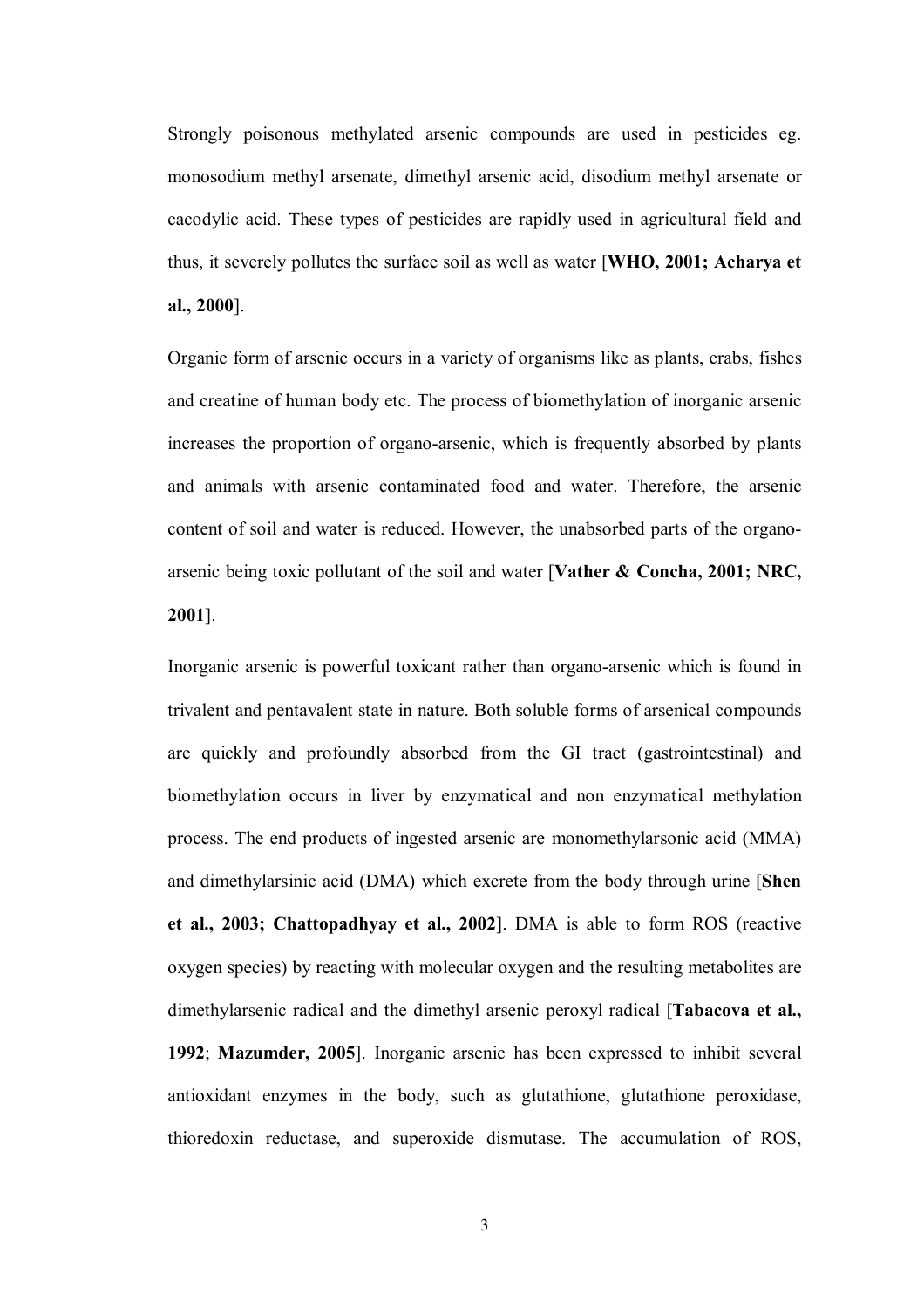hydroxyl radicals, superoxide radicals and hydrogen peroxides exhibit anomalous gene expression at little concentration and lesions of proteins, lipids and DNA at high concentrations which ultimately provoke to cellular death [**Brinckman et al.,1977; GuhaMajumdar et al., 2010; Maiti et al., 2012**].

The chronic arsenic induction is impaired of immense health distress as it triggers for the amplified the risk of various disorders such an such different types of skin pigmentation, diabetes mellitus, cardiovascular abnormalities, nephrotoxicity and neurotoxicity. Chronic ingestion of arsenic modulates the liver function and promotes hepatotoxicity [**Maiti et al., 2012**]. Few studies explored that the induction of arsenical compounds promotes carcinogenicity mainly cancer of the lungs, skin and bladder after the chronic exposure to arsenic. In long term exposure of arsenic reproductive system is also affected where male reproductive system is affected by alteration of steroidogenesis, disruption of testicular tissue, arrestation of spermatogenesis etc [**Shukla & Pandey, 1984; Chattopadhyay et al., 2000**]. Long term arsenic exposure resulted deformity of thymus gland in pregnant mice and offspring also. [**Skalnaia et al., 1995**]. Reproductive disturbances in women, along with the alteration of normal pregnancy [**Ahmad et al., 2001**] along with unwanted abortion [**Chattopadhyay et al., 1999; Rahman et al., 2009; Yang et al., 2003**] are noted in Bangladesh, Ukraine and Taiwan and owing to utilization of arsenicated water. Arsenic has also adverse effect on fetal growth directly and also may inhibit the transportation of nutrient to the fetus by damaging the placental tissue via oxidative stress [**Chattopadhyay & Ghosh, 2010**]. Sodium arsenite can affect on the hypothalamico-pituitary-gonadal axis and resist the natural production of follicles by inhibiting the plasma FSH and LH levels [**Chattopadhyay et al., 1999**]. The adverse effect is noted on hypothalamico-pituitary-adrenal axis in arsenic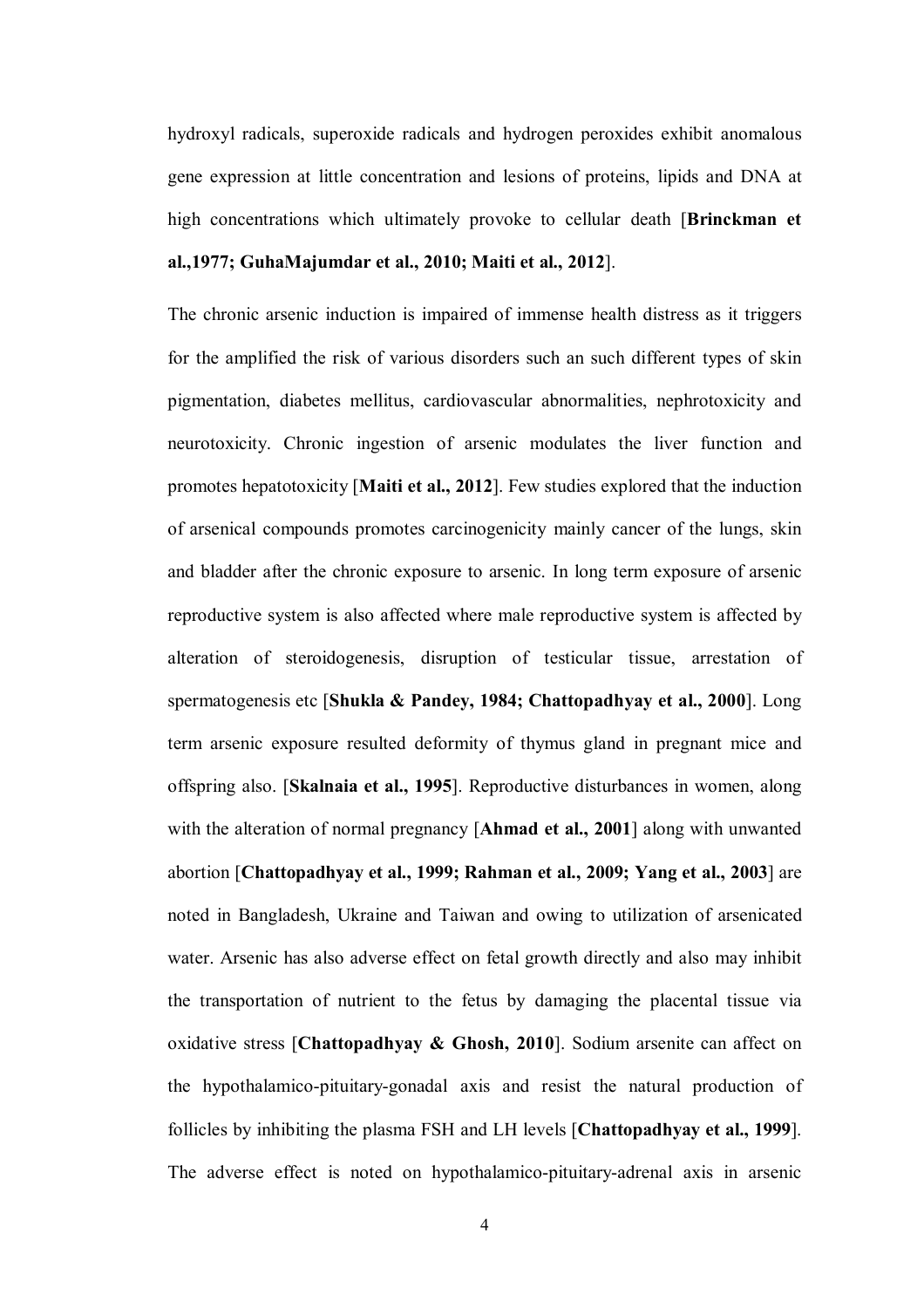affected rat due to low level of gonadal steroidogenesis and elevations of the ACTH from the adenohypophyces that promotes the hypertrophy of the adrenal gland and increases the synthesis  $\Delta^5$ ,3 $\beta$  HSD, plasma corticosterone [**Jana et al., 2006; Chattopadhyay & Ghosh, 2010**].

Few drugs are used clinically for treating acute and chronic poisoning of arsenic such as calcium disodium EDTA (Ca-Na2EDTA), D-penicillamine, British antilewisite (BAL) and Meso 2,3 dimercaptosuccinic acid (DMSA) [**Inns et al., 1990; Flora et al., 2007**]. Some antioxidants like as vit-C, vit-E, selenium and reduced glutathione (GSH) [**Chattopadhyay & Ghosh, 2010; Maiti & Chatterjee, 2001**] and hormone such as HCG (human chorionic gonadotrophin) [**Chattopadhyay & Gosh, 2010**] are used in rat model for therapeutic purpose on female reproductive system. Recently we have established the ameliorative efficacy of *Moringa oleifera* seed and extract of *Embelica* (amla) fruits on arsenic intoxicated liver [**Chattopadhyay et al., 2011; Maiti et al., 2014; Mishra et al 2009**].

 $V$ it-B<sub>12</sub> facilitates erythrocytes production and increases spermatozoids in semen [**Watanabe et al., 2003**]. Loss of libido, incontinence, cervical dysplasia, infertility, menoorhagia, dysfunctional uterine bleeding is occurred in vit- $B_{12}$  deficiency [**Pongchaidecha et al., 2004**]. Folic acid is essential for fertility in both male and female. Oocyte maturation, implantation, placentation are hampered in deficiency of folic acid [**Scholl & Johnson, 2000; Ebisch et al., 2007**]. Folic acid prevents the embryonic neural tube defects, obesity and megaloblastic anemia [**Lam et al., 2009; Shaw et al., 1995**]. Folic acid and Vit- $B_{12}$  play a decisive role on the obstructing the breakage of chromosome and hypomethylation of DNA. This incident is occurred when Vit-B<sub>12</sub> concentration is diminished due to reduction of methionine synthase